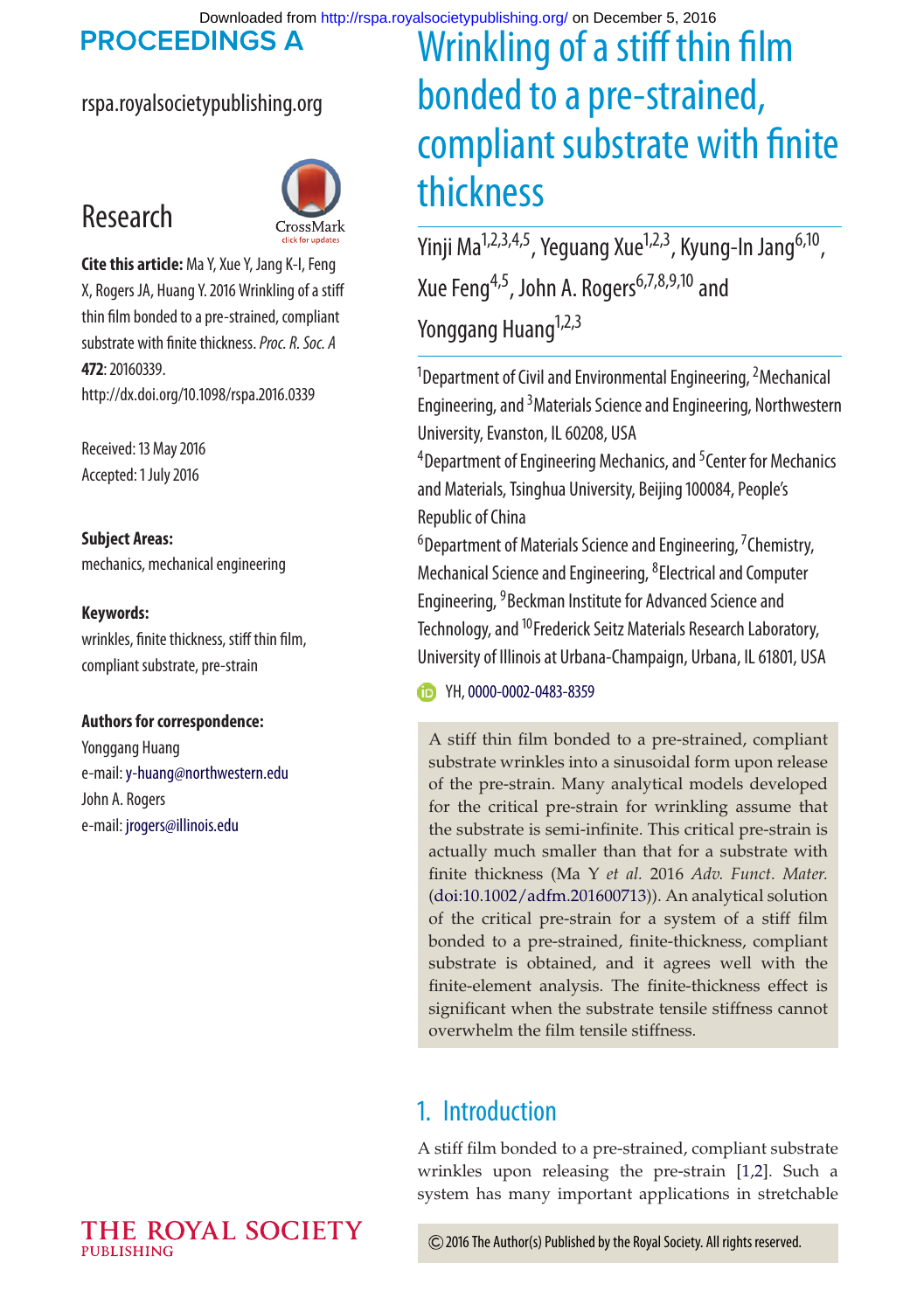

<span id="page-1-0"></span>**Figure 1.** Schematic illustrations. (*a*) A stiff thin film bonded to a pre-strained, compliant substrate with finite thickness; (*b*) bending of the film/substrate system upon release of the small pre-strain; and (*c*) wrinkling of the stiff thin film, along with bending of the film/substrate system, upon release of large pre-strain. (Online version in colour.)

inorganic electronics [\[3](#page-4-2)[–8\]](#page-4-3), micro/nano pattern formation [\[9](#page-4-4)[–11\]](#page-4-5), high-precision micro/nano measurement techniques [\[12\]](#page-4-6), tuneable metamaterials [\[13\]](#page-5-0), nanocomposites [\[14\]](#page-5-1), stretchable transistors [\[15\]](#page-5-2) and biomimetic materials [\[16\]](#page-5-3). Analytical models have been developed for wrinkling of a stiff thin film on a pre-strained compliant substrate [\[17](#page-5-4)[–21\]](#page-5-5). The results identify the critical pre-strain for wrinkling, below which the film remains flat. However, all of these studies assume that the substrate is semi-infinite such that its tensile stiffness overwhelms that of the film. Consequently, the substrate recovers the initial length after the pre-strain is released and its bottom remains flat. $1$ 

The critical pre-strain for wrinkling obtained for a semi-infinite substrate, however, is smaller than the numerical and experimental results for a substrate with finite thickness [\[22\]](#page-5-6), even for substrates that are more than 1000 times thicker than the film. This is because the substrate elastic modulus  $E_s$  is often more than five orders of magnitude smaller than the film elastic modulus  $E_f$ [\[1](#page-4-0)[,2\]](#page-4-1), such that the substrate tensile stiffness  $E<sub>s</sub>H$  cannot overwhelm the film tensile stiffness  $E<sub>f</sub>h$ , where *H* and *h* are the substrate and film thicknesses, respectively [\(figure 1](#page-1-0)*a*). Consequently,

- (1) the substrate cannot shrink back to its initial length after release of the pre-strain; and
- (2) the film/substrate system may bend after the pre-strain is released [\(figure 1](#page-1-0)*b*).

The recent study by Ma *et al*. [\[22\]](#page-5-6) accounted for (1), while this paper aims to establish an analytic model for both (1) and (2). The resulting critical pre-strain will be useful for many applications such as the strain-limiting design of materials [\[22\]](#page-5-6) and tuneable optical design of the intensity for diffraction peaks [\[23\]](#page-5-7).

## 2. Analytical model

A stiff thin film is bonded onto a pre-strained ( $\varepsilon_{pre}$ ), compliant substrate [\(figure 1](#page-1-0)*a*). For small pre-strain, the stiff film does not wrinkle upon release of the pre-strain; instead, the film and substrate bend [\(figure 1](#page-1-0)*b*). Let  $\varepsilon$  denote the membrane strain in the film. The strain in the substrate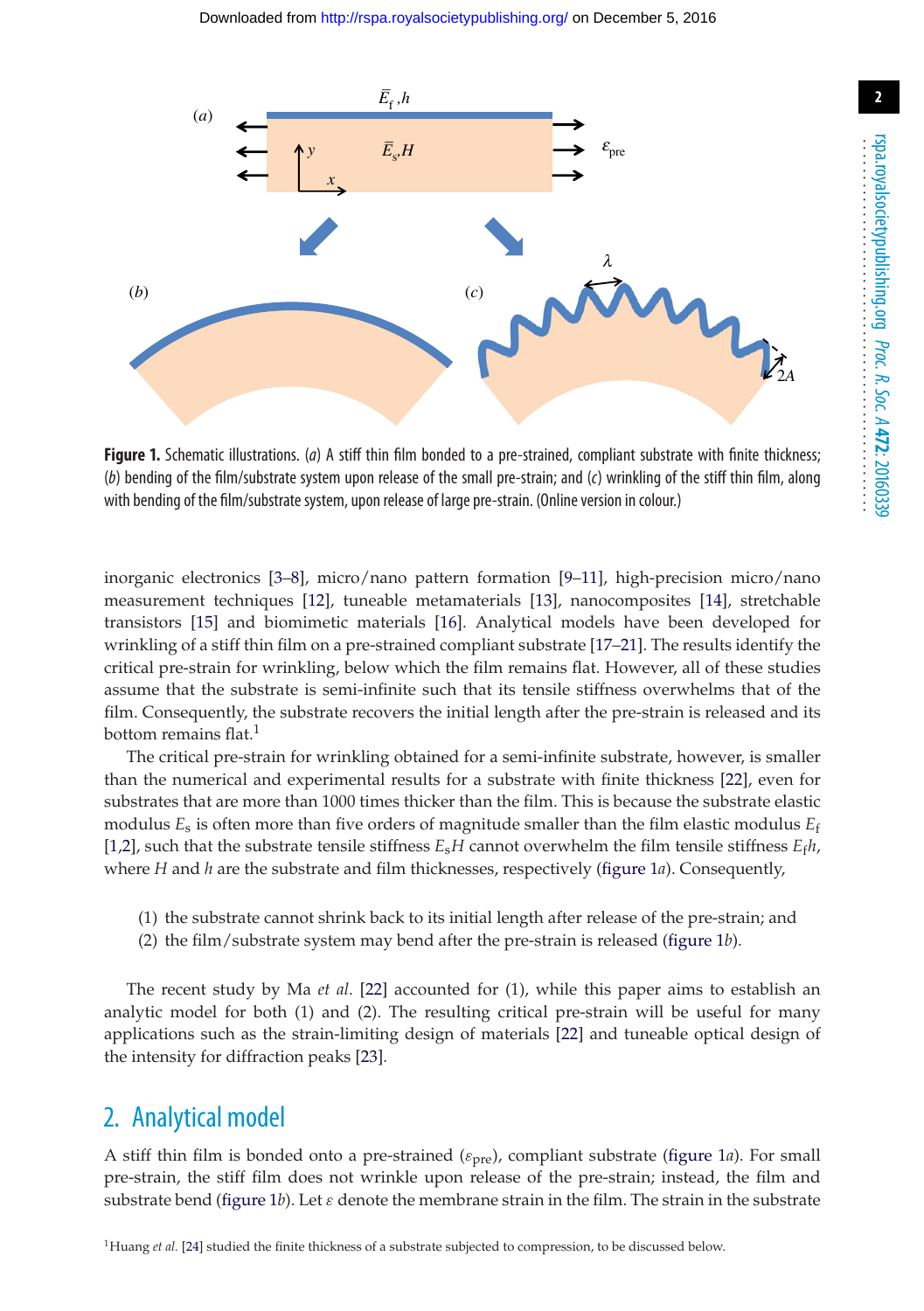is  $\varepsilon_s(y) = \varepsilon_{pre} + \varepsilon - \kappa(H - y)$ , where  $\kappa$  is the curvature of the substrate, and the co-ordinate *y* is shown in [figure 1](#page-1-0)*a*. The potential energy is

$$
U_{\text{bend}} = \frac{1}{2}\bar{E}_f h \varepsilon^2 + \frac{1}{2}\bar{E}_s \int_0^H \left[\varepsilon_{\text{pre}} + \varepsilon - \kappa (H - y)\right]^2 dy,\tag{2.1}
$$

where  $\bar{E}_f = E_f/(1 - v_f^2)$  and  $\bar{E}_s = E_s/(1 - v_s^2)$  are the plane-strain moduli of the stiff thin film and compliant substrate, respectively, and  $v_f$  and  $v_s$  are the Poisson's ratios.

Minimization of the potential energy  $\partial U_{\text{bend}}/\partial \varepsilon = 0$  and  $\partial U_{\text{bend}}/\partial \varepsilon = 0$  gives  $\varepsilon =$  $-E_{\rm s}H\varepsilon_{\rm pre}/(4E_{\rm f}h + E_{\rm s}H)$  and  $\kappa = -6E_{\rm f}h\varepsilon_{\rm pre}/[H(4E_{\rm f}h + E_{\rm s}H)]$ . Equation (2.1) then becomes

$$
U_{\text{bend}} = \frac{\bar{E}_{\text{f}} h \bar{E}_{\text{s}} H \varepsilon_{\text{pre}}^2}{2(4\bar{E}_{\text{f}} h + \bar{E}_{\text{s}} H)}.
$$
\n(2.2)

Once the pre-strain exceeds the critical pre-strain (to be determined), the stiff film wrinkles on the top surface of the substrate [\(figure 1](#page-1-0)*c*) and the film/substrate bends. In addition to the membrane strain  $\varepsilon$ , the film is also subjected to wrinkling with amplitude *A* and period  $\lambda$  to be determined. The strain energy in the film is [\[24\]](#page-5-8)

$$
U_{\text{film}} = \frac{1}{2} \bar{E}_{\text{f}} h \varepsilon^2 - \frac{1}{4} \bar{E}_{\text{f}} h |\varepsilon| k^2 A^2 + \frac{1}{32} \bar{E}_{\text{f}} h k^4 A^4 + \frac{1}{48} \bar{E}_{\text{f}} h^3 k^4 A^2, \tag{2.3}
$$

which degenerates to the first term on the right-hand side of equation (2.1) when the amplitude  $A = 0$ ; here  $k = 2\pi/\lambda$ . The strain energy in the substrate is

$$
U_{\text{substrate}} = \frac{1}{2} \bar{E}_{\text{s}} \int_0^H \left[ \varepsilon_{\text{pre}} + \varepsilon - \kappa (H - y) \right]^2 \mathrm{d}y + \frac{\bar{E}_{\text{s}}}{4} k A^2 g(kH),\tag{2.4}
$$

which degenerates to the last term in equation (2.1) when the amplitude  $A = 0$ . The last term in the above equation is the strain energy in the substrate due to wrinkling [\[24\]](#page-5-8), and the function *g* is

$$
g(x) = \frac{\cosh(2x) + 1 + 2x^2}{2\sinh(2x) - 4x},
$$
\n(2.5)

for an incompressible substrate ( $v_s = 0.5$ ), and *g* approaches  $1/2$  for a semi-infinite substrate. The potential energy is the sum of *U*film and *U*substrate,

$$
U_{\text{bend}+ \text{wrinkle}} = \frac{1}{2} \bar{E}_f h \varepsilon^2 + \frac{1}{2} \bar{E}_s \int_0^H \left[ \varepsilon_{\text{pre}} + \varepsilon - \kappa (H - y) \right]^2 \mathrm{d}y + \frac{1}{4} \bar{E}_f h (f - |\varepsilon|) k^2 A^2 + \frac{1}{32} \bar{E}_f h k^4 A^4,
$$
 (2.6)

where

$$
f = \frac{k^2 h^2}{12} + \frac{\bar{E}_s g(kH)}{kh \bar{E}_f}.
$$
 (2.7)

Minimization of the potential energy with respect to *k* and *A*,  $\partial U_{\text{bend}+w \text{rinkel}}/\partial k = 0$  and ∂*U*bend+wrinkle/∂*A* = 0, gives

$$
6\frac{g(kH) - g'(kH)kH}{(kH)^3} = \frac{\bar{E}_f h^3}{\bar{E}_s H^3}
$$
\n(2.8)

and

$$
k^2 A^2 = 4(|\varepsilon| - f),\tag{2.9}
$$

where  $g'(x) = dg(x)/dx$ . Equation (2.8) suggests that the normalized period,  $\lambda/[(\bar{E}_f/\bar{E}_s)^{1/3}h]$ , or equivalently  $kh/(\bar{E}_s/\bar{E}_f)^{1/3}$ , depends only on the film/substrate bending stiffness ratio  $\bar{E}_f h^3/\bar{E}_s H^3$ , as shown in [figure 2.](#page-3-0) The period becomes independent of the substrate thickness *H* when the bending stiffness ratio  $\bar{E}_\text{f} h^3/\bar{E}_\text{s}H^3$  is less than 0.01, which is consistent with Huang *et al*. [\[24\]](#page-5-8).

Minimization of the potential energy with respect to  $\varepsilon$  and  $\kappa$ ,  $\partial U_{\text{bend}+w\text{rinkle}}/\partial \varepsilon = 0$  and  $\partial U_{\text{bend}+\text{wrinkle}}/\partial \kappa = 0$ , gives  $\varepsilon = 4\bar{E}_f h f/(\bar{E}_s H) - \varepsilon_{\text{pre}}$ , and  $\kappa = 6\bar{E}_f h f/(\bar{E}_s H^2)$ , where *f* is obtained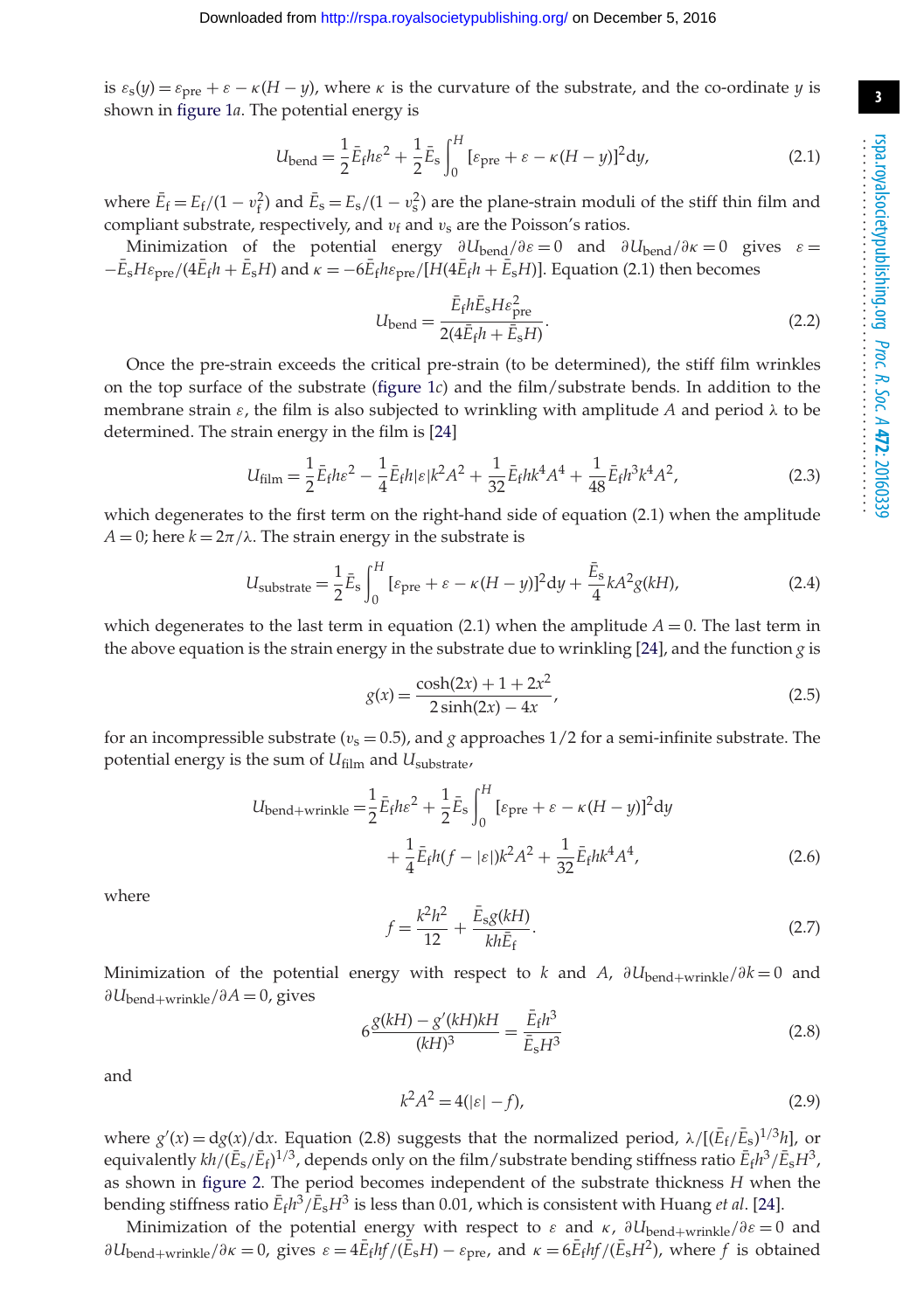

<span id="page-3-0"></span>**Figure 2.** The normalized wrinkle period  $\lambda/[(\bar{E}_f/\bar{E}_s)^{1/3}h]$  versus the film-to-substrate bending stiffness ratio [ $\bar{E}_f h^3/(\bar{E}_s H^3)$ ].



<span id="page-3-1"></span>**Figure 3.** The critical pre-strain  $\varepsilon_{\text{pre}}^{\text{c}}$  versus the substrate-to-film thickness ratio (*H/h*) for a polyimide film on a PDMS substrate. FEA, finite-element analysis; PDMS, polydimethylsiloxane. (Online version in colour.)

from equation (2.7). The potential energy then becomes

$$
U_{\text{bend}+\text{wrinkle}} = \bar{E}_f h f \left[ \varepsilon_{\text{pre}} - \frac{1}{2} \left( \frac{4 \bar{E}_f h}{\bar{E}_s H} + 1 \right) f \right].
$$
 (2.10)

Comparison of the potential energy in equations (2.2) and (2.10) suggests that wrinkling occurs when  $U_{\text{bend}} > U_{\text{bend}+wrinkle}$ , which gives

$$
\varepsilon_{\text{pre}} > \left(\frac{4\bar{E}_{\text{f}}h}{\bar{E}_{\text{s}}H} + 1\right) f = \left(\frac{4\bar{E}_{\text{f}}h}{\bar{E}_{\text{s}}H} + 1\right) \left[\frac{k^2h^2}{12} + \frac{\bar{E}_{\text{s}}g(kH)}{kh\bar{E}_{\text{f}}}\right],\tag{2.11}
$$

where *k*, *f* and *g* are obtained from equations (2.5), (2.7) and (2.8), respectively. It should be pointed out that equation (2.11) also ensures that the right-hand side of equation (2.9) is positive such that there is a solution for the amplitude *A*.

...................................................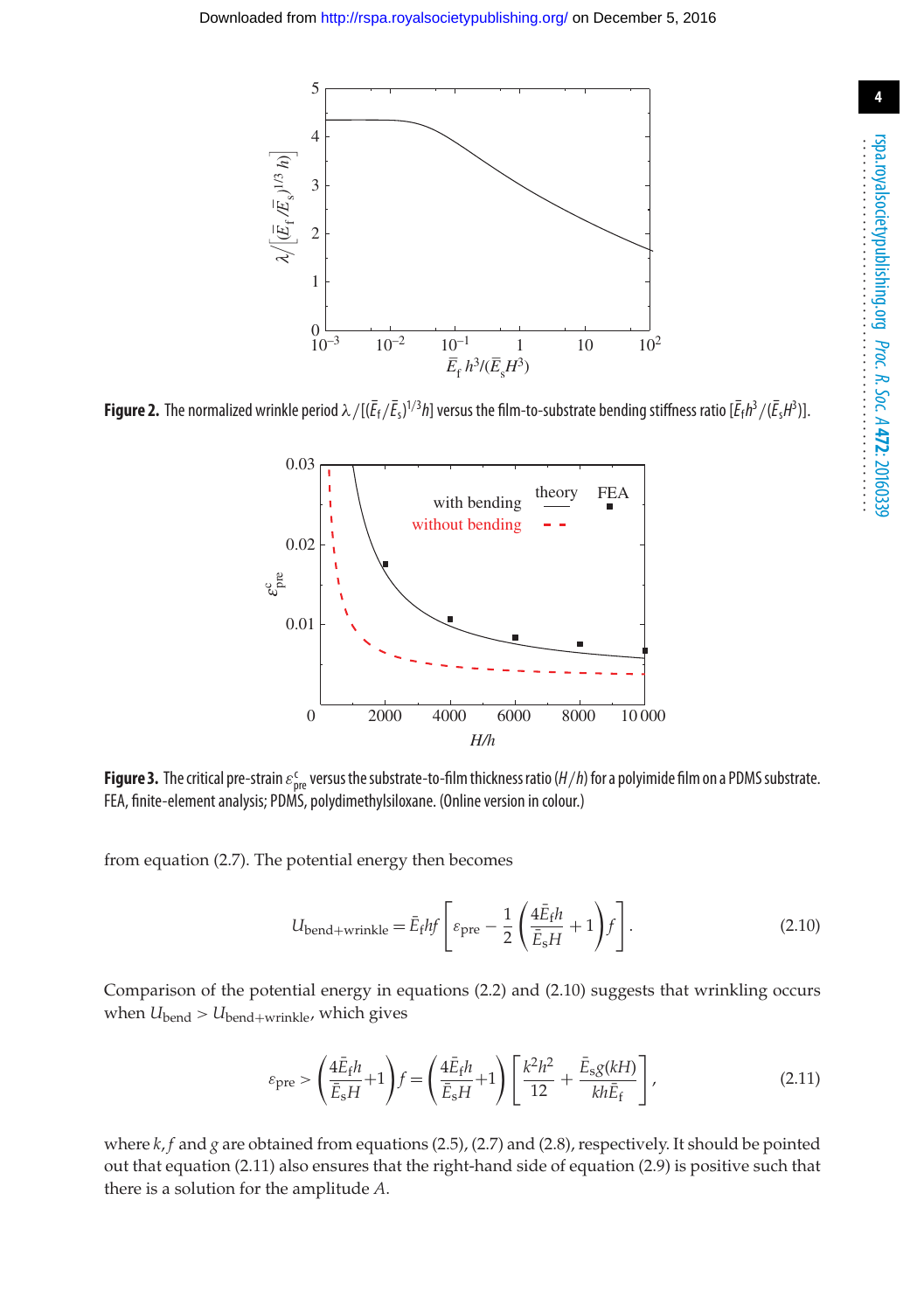## 3. Discussion

When the bending stiffness of the substrate overwhelms that of the film, i.e.  $\bar{E}_f h^3/(\bar{E}_s H^3) \ll 0.01$ , equation (2.11) can be further simplified as

$$
\varepsilon_{\text{pre}} > \varepsilon_{\text{pre}}^{\text{c}} = \frac{1}{4} \left( \frac{4 \bar{E}_{\text{f}} h}{\bar{E}_{\text{s}} H} + 1 \right) \left( \frac{3 \bar{E}_{\text{s}}}{\bar{E}_{\text{f}}} \right)^{2/3}.
$$
 (3.1)

For  $H \rightarrow \infty$ , the above equation degenerates to that for a semi-infinite substrate [\[1](#page-4-0)[,2\]](#page-4-1). The critical pre-strain  $\varepsilon_{\text{pre}}^{\text{c}}$  in equation (3.1) is larger than  $\frac{1}{4}((\bar{E}_f h/\bar{E}_s H)+1)(3\bar{E}_s/\bar{E}_f)^{2/3}$  [\[22\]](#page-5-6), which neglects the effect of film/substrate bending. [Figure 3](#page-3-1) shows the critical pre-strain  $\varepsilon_{\text{pre}}^{\text{c}}$  versus the thickness ratio *H*/*h* for a polyimide film ( $E_f = 2.5$  GPa,  $v_f = 0.34$ ) on a polydimethylsiloxane substrate ( $E_s =$ 1 MPa,  $v_s = 0.5$ ). The results obtained from finite-element analysis agree well with the critical prestrain in equation (3.1).

Competing interests. We declare we have no competing interests.

Funding. Y.M. and X.F. acknowledge support from the National Basic Research Program of China (grant no. 2015CB351900) and the National Natural Science Foundation of China (grant nos. 11402135, 11320101001). Y.X. gratefully acknowledges support from the Ryan Fellowship and the Northwestern University International Institute for Nanotechnology. Y. H. acknowledges support from NSF (DMR-1121262, CMMI-1300846 and CMMI-1400169) and the NIH (grant no. R01EB019337).

### <span id="page-4-0"></span>**References**

- 1. Bowden N, Brittain S, Evans AG, Hutchinson JW, Whitesides GM. 1998 Spontaneous formation of ordered structures in thin films of metals supported on an elastomeric polymer. *Nature* **393**, 146–149. [\(doi:10.1038/30193\)](http://dx.doi.org/doi:10.1038/30193)
- <span id="page-4-1"></span>2. Khang DY, Jiang HQ, Huang Y, Rogers JA. 2006 A stretchable form of single-crystal silicon for high-performance electronics on rubber substrates. *Science* **311**, 208–212. [\(doi:10.1126/](http://dx.doi.org/doi:10.1126/science.1121401) [science.1121401\)](http://dx.doi.org/doi:10.1126/science.1121401)
- <span id="page-4-2"></span>3. Ko HC *et al.* 2009 Curvilinear electronics formed using silicon membrane circuits and elastomeric transfer elements. *Small* **5**, 2703–2709. [\(doi:10.1002/smll.200900934\)](http://dx.doi.org/doi:10.1002/smll.200900934)
- 4. Sun YG, Kumar V, Adesida I, Rogers JA. 2006 Buckled and wavy ribbons of GaAs for highperformance electronics on elastomeric substrates. *Adv. Mater.* **18**, 2857–2862. [\(doi:10.1002/](http://dx.doi.org/doi:10.1002/adma.200600646) [adma.200600646\)](http://dx.doi.org/doi:10.1002/adma.200600646)
- 5. Sun YG, Choi WM, Jiang HQ, Huang YGY, Rogers JA. 2006 Controlled buckling of semiconductor nanoribbons for stretchable electronics. *Nat. Nanotechnol.* **1**, 201–207. [\(doi:10.1038/nnano.2006.131\)](http://dx.doi.org/doi:10.1038/nnano.2006.131)
- 6. Kaltenbrunner M *et al.* 2013 An ultra-lightweight design for imperceptible plastic electronics. *Nature* **499**, 458–463. [\(doi:10.1038/nature12314\)](http://dx.doi.org/doi:10.1038/nature12314)
- 7. Xu F, Zhu Y. 2012 Highly conductive and stretchable silver nanowire conductors. *Adv. Mater.* **24**, 5117–5122. [\(doi:10.1002/adma.201201886\)](http://dx.doi.org/doi:10.1002/adma.201201886)
- <span id="page-4-3"></span>8. Oyewole OK, Yu D, Du J, Asare J, Oyewole DO, Anye VC, Fashina A, Kana MGZ, Soboyejo WO. 2015 Micro-wrinkling and delamination-induced buckling of stretchable electronic structures. *J. Appl. Phys.* **117**, 235501. [\(doi:10.1063/1.4922665\)](http://dx.doi.org/doi:10.1063/1.4922665)
- <span id="page-4-4"></span>9. Moon MW, Lee SH, Sun JY, Oh KH, Vaziri A, Hutchinson JW. 2007 Wrinkled hard skins on polymers created by focused ion beam. *Proc. Natl Acad. Sci. USA* **104**, 1130–1133. [\(doi:10.1073/pnas.0610654104\)](http://dx.doi.org/doi:10.1073/pnas.0610654104)
- 10. Tang J, Guo H, Chen M, Yang PT, Tsoukalas D, Zhang BZ, Liu J, Xue CY, Zhang WD. 2015 Wrinkled Ag nanostructured gratings towards single molecule detection by ultrahigh surface Raman scattering enhancement. *Sensor Actuat. B Chem.* **218**, 145–151. [\(doi:10.1016/](http://dx.doi.org/doi:10.1016/j.snb.2015.04.008) [j.snb.2015.04.008\)](http://dx.doi.org/doi:10.1016/j.snb.2015.04.008)
- <span id="page-4-5"></span>11. Sun J-Y, Xia SM, Moon M-W, Oh KH, Kim K-S. 2012 Folding wrinkles of a thin stiff layer on a soft substrate. *Proc. R. Soc. A* **468**, 932–953. [\(doi:10.1098/rspa.2011.0567\)](http://dx.doi.org/doi:10.1098/rspa.2011.0567)
- <span id="page-4-6"></span>12. Wilder EA, Guo S, Lin-Gibson S, Fasolka MJ, Stafford CM. 2006 Measuring the modulus of soft polymer networks via a buckling-based metrology. *Macromolecules* **39**, 4138–4143. [\(doi:10.1021/ma060266b\)](http://dx.doi.org/doi:10.1021/ma060266b)